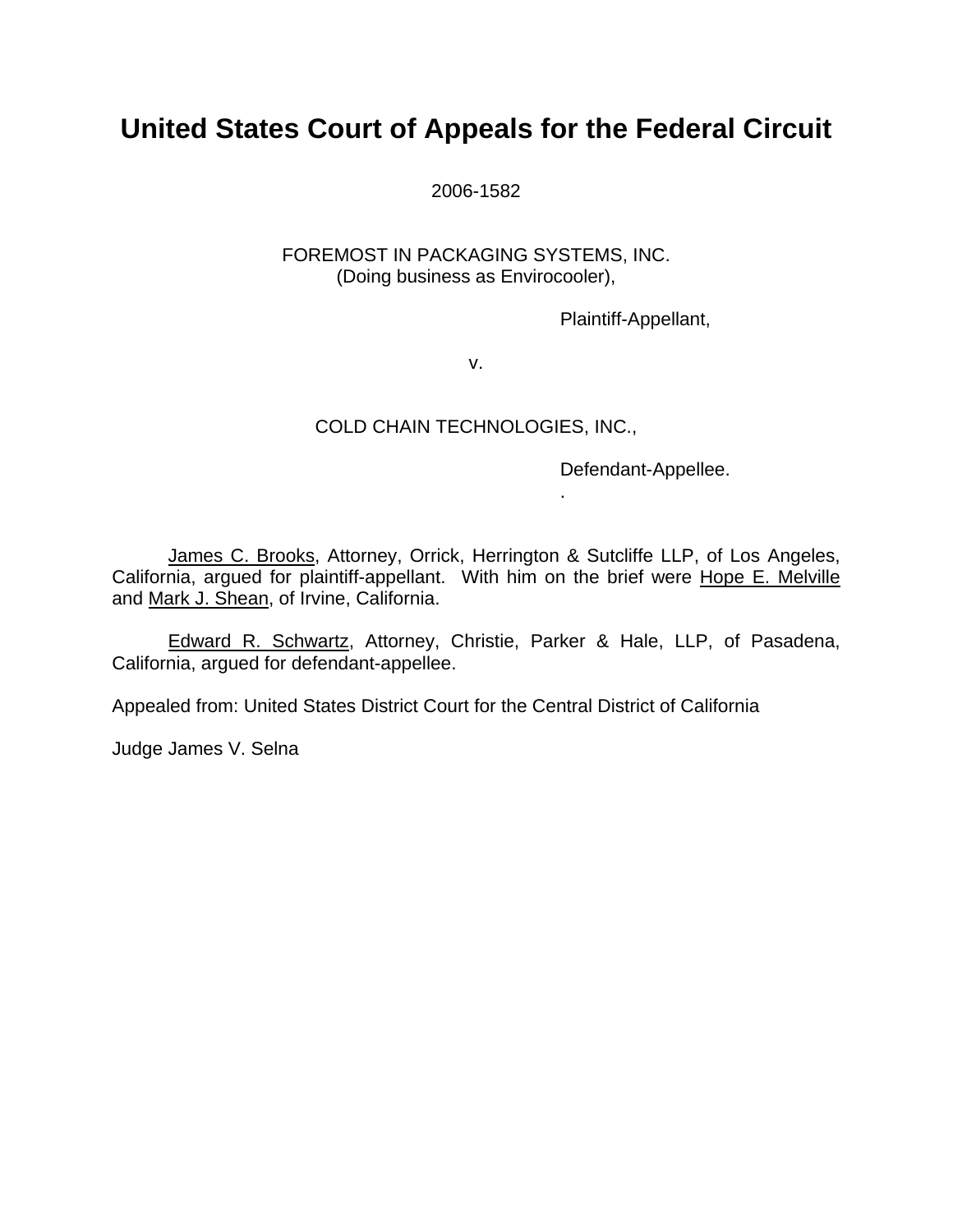## **United States Court of Appeals for the Federal Circuit**

2006-1582

FOREMOST IN PACKAGING SYSTEMS, INC. (Doing business as Envirocooler),

Plaintiff-Appellant,

v.

COLD CHAIN TECHNOLOGIES, INC.,

\_\_\_\_\_\_\_\_\_\_\_\_\_\_\_\_\_\_\_\_\_\_\_\_\_\_\_\_\_\_

\_\_\_\_\_\_\_\_\_\_\_\_\_\_\_\_\_\_\_\_\_\_\_\_\_\_\_\_\_\_

Defendant-Appellee.

DECIDED: May 2, 2007

Before NEWMAN, Circuit Judge, FRIEDMAN, Senior Circuit Judge, and PROST, Circuit Judge.

FRIEDMAN, Senior Circuit Judge.

In this patent infringement appeal, the appellant Foremost In Packaging Systems, Inc. ("Foremost"), challenges the district court's (1) construction of certain patent terms and (2) ruling that the appellee Cold Chain Technologies, Inc. ("Cold Chain")'s products do not infringe those claims as thus construed. We affirm.

I

 This case involves insulated shipping containers designed to carry items such as pharmaceuticals and human tissue, which must be transported at specific temperatures. The containers consist of an insulated cover and an insulated body that includes separate areas in which the transported product and the coolant are placed (described in the patent as "cavities"). Claim 9 of Foremost's United States Patent No. 5,294,302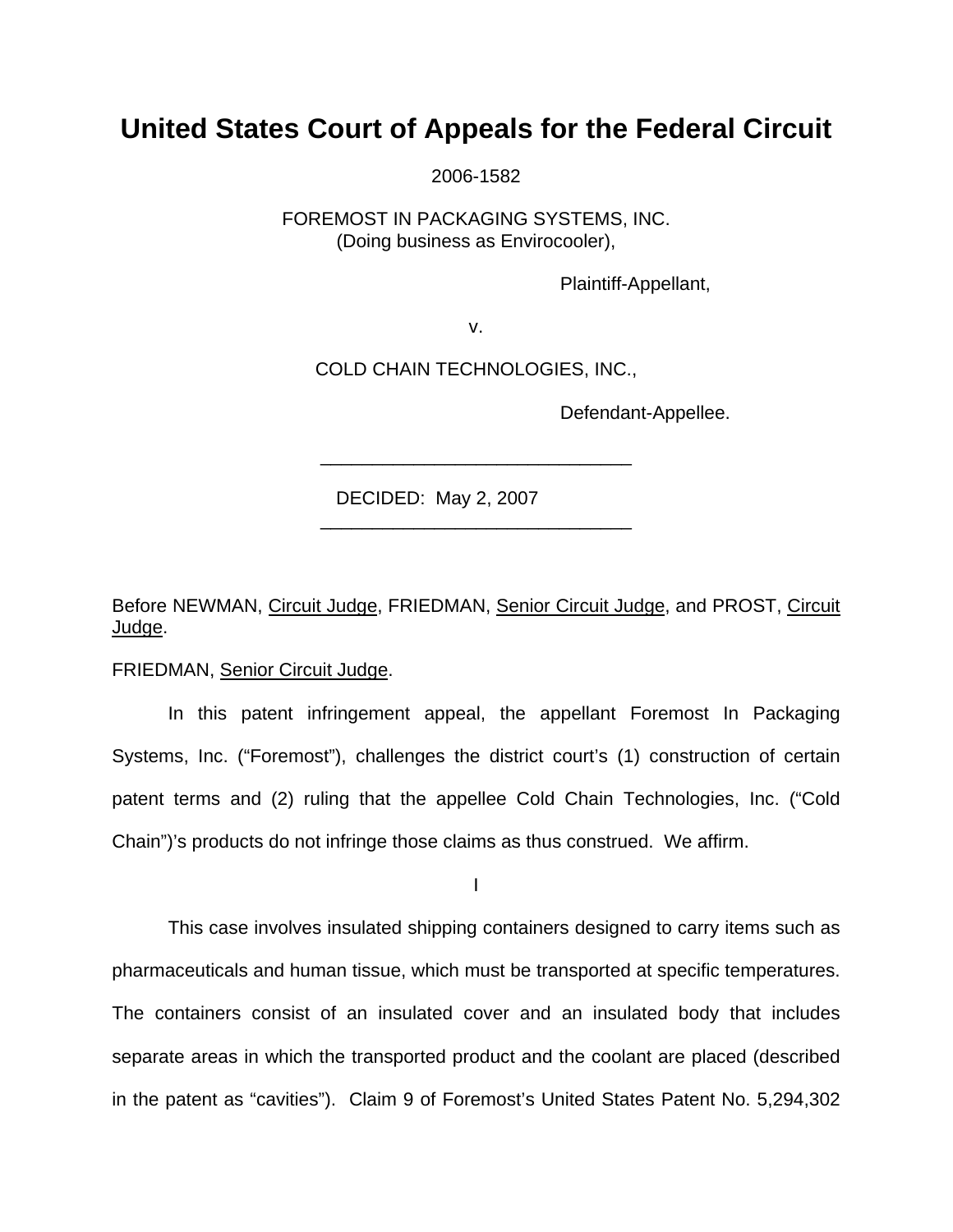(the "'302 patent") covers "an insulated shipping container for transporting a temperature sensitive product . . . comprising . . . an insulated block extending from" "an insulated cover adopted to engage the open top of the open end of the insulated body." Claim 13 contains similar language; the differences in the words of the two claims are irrelevant to the issues before us. Both claims state

> the insulated block being adapted to slidably engage the coolant cavity, thereby the coolant and the insulated block together substantially filling the coolant cavity.

The district court construed this limitation to require that the cover block be inserted into the coolant cavity in order to "slidably engage" it. See Foremost in Packaging Sys., Inc. v. Cold Chain Techs., Inc., No. SACV 05-24-JVS(MLGx), slip op. at 8-9 (C.D. Cal. June 15, 2006).

#### II

A.1 The issue before us can best be explained by reference to the following diagrams. Figure A is a simplified version of Figure 1 of the '302 patent, which the patent describes as a preferred embodiment. Figure B is a drawing included in Foremost's opening brief, and not challenged by Cold Chain, of the latter's insulated cooler ("the Kool Temp GTS") that Foremost contends infringes the '302 patent.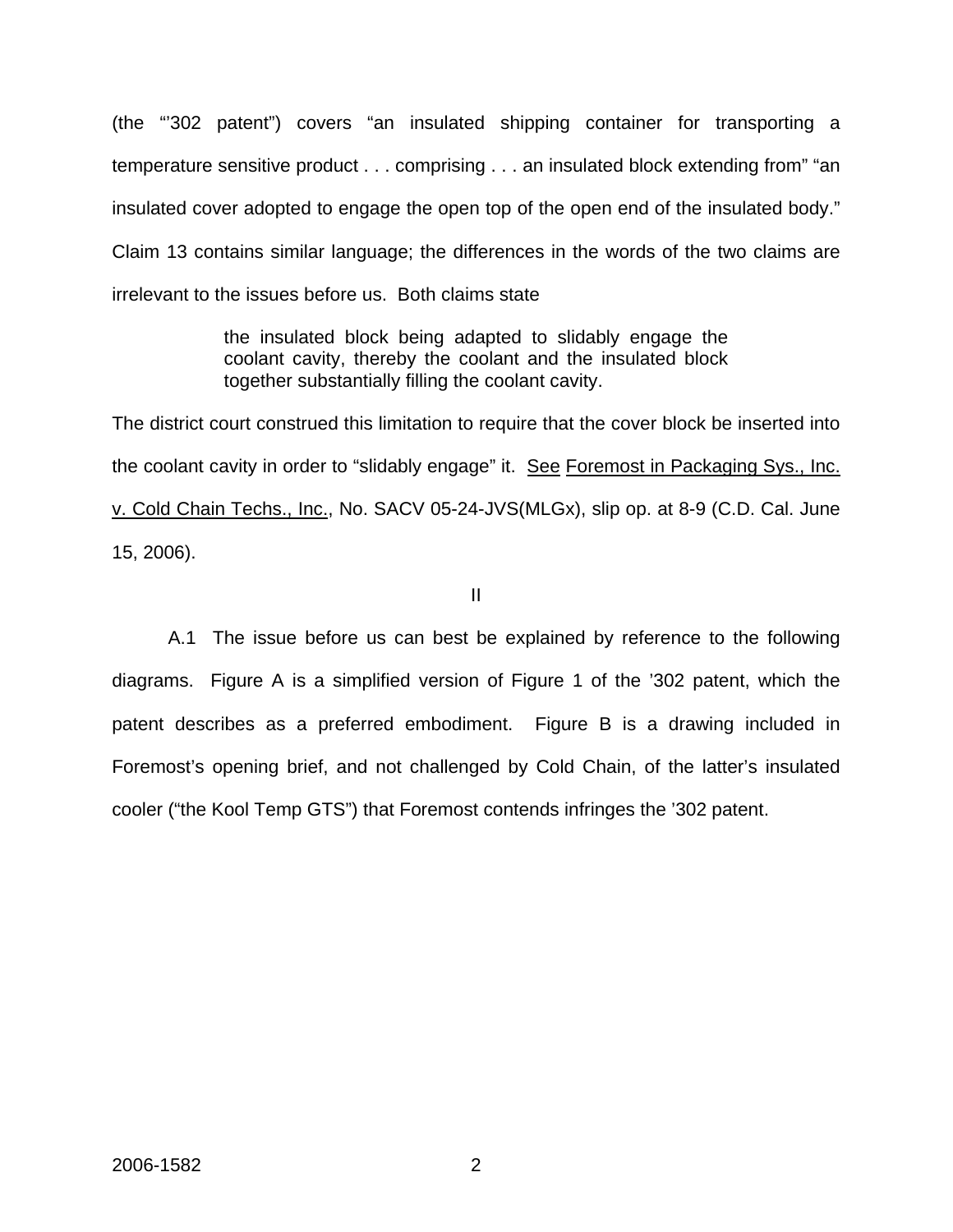



Fig. A–Simplified Version of Figure 1 of '302 Patent Fig. B– Drawing of KoolTemp GTS

The square insulated block in the cover of Figure A contains four horizontal

extensions consisting of rectangular blocks. When the cover is placed on the container, these four blocks descend into the four coolant cavities. The question is whether Claims 9 and 13 require that they so extend.

We agree with the district court that the claims so require. The claims state that when the insulated block "slidably engage<sup>[s]"</sup> the coolant cavity, the result is that "the coolant and the insulated block together substantially fill [ ] the coolant cavity." Focusing primarily on the patent words "slidably engage the coolant cavity," Foremost contends that even though the insulated block does not extend down into the coolant cavities, this limitation of the claim is satisfied as long as the insulated block "slidably engages" the coolant cavity.

If the insulating block does not extend down into the coolant cavities, the coolant and the insulated block cannot "together" substantially fill the cavity. In that situation the only way the coolant cavity would be substantially filled would be if the coolant itself performs that function. The insulated block would have no role in that process. The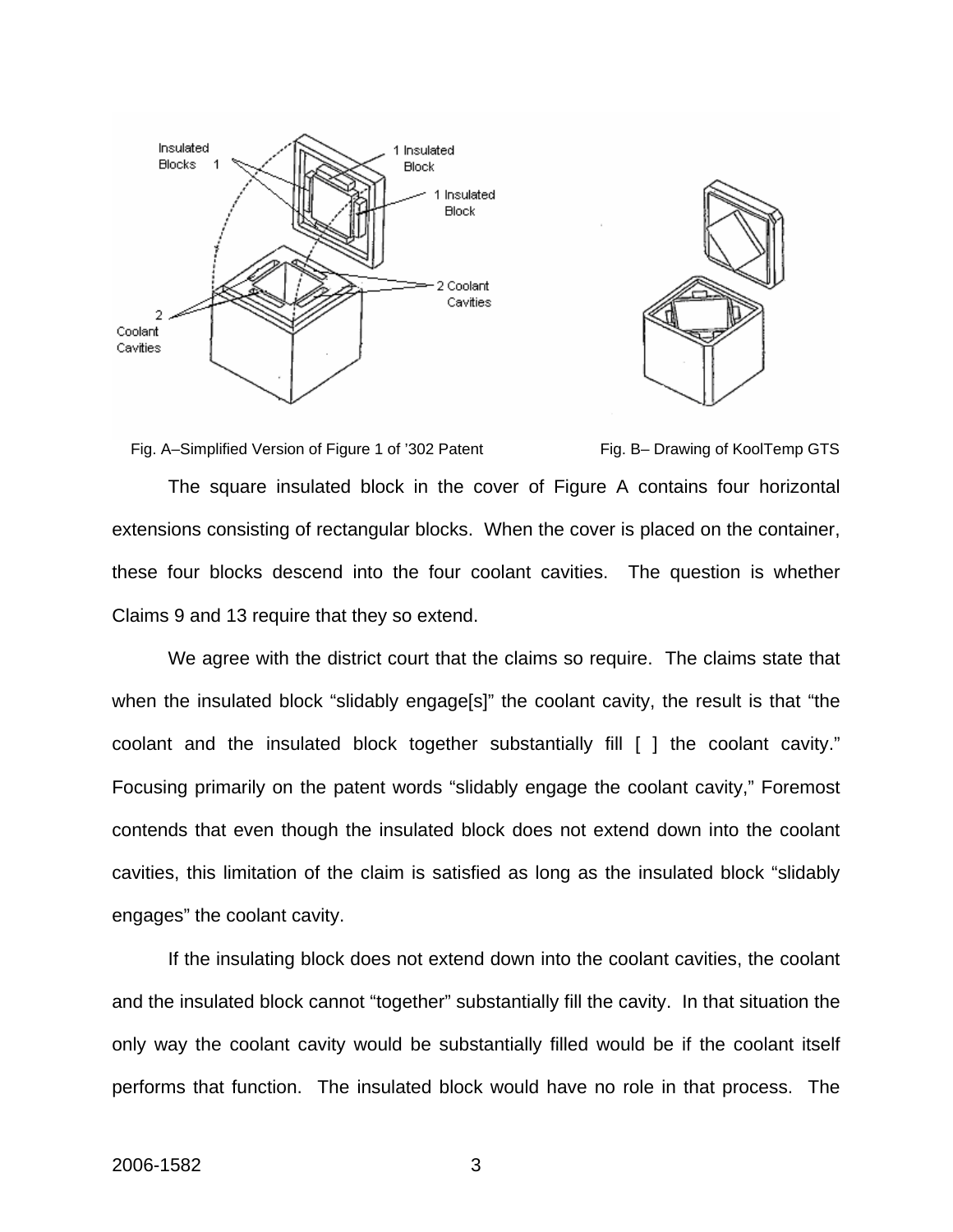claims, however, require that the two elements of the container perform that filling function "together," not that one of them do so separately.

Our interpretation of these claims rests upon their language. It does not import into the language, as Foremost contends, the preferred embodiment shown in Figure 1 of the patent.

2. The district court correctly concluded that, under its claim construction, the KoolTemp GTS does not infringe the '302 patent, either literally or under the doctrine of equivalents. There is no literal infringement because in the KoolTemp GTS the insulated block and the coolant do not "together" substantially fill the coolant cavity, since the insulated block merely covers the opening of, but does not extend into, the coolant cavity. In these particular circumstances, Foremost cannot establish infringement by invoking the doctrine of equivalents. Cf. Depuy Spine, Inc. v. Medtronic Sofamor Danek, Inc., 469 F.3d 1005, 1016-20 (Fed. Cir. 2006).

B. The other claim involved in this appeal, Claim 22, covers

An insulating shipping container for transporting a temperature sensitive product therein, compromising . . . an insulated cover adapted to engage the open end of the insulated body and having a configuration for minimizing air spaces within the cavities.

The district court correctly construed this claim as requiring that part of the cover be inserted into the coolant cavity. The only way the insulated cover can have "a configuration for minimizing air spaces within the cavities" is if the cover is designed so that part of it extends downward into and therefore fills part of the coolant cavity. If the cover merely covers the top of the cavity but does not extend down into it, it cannot "minimize" airspace within the cavity. It can accomplish the latter result only if it extends